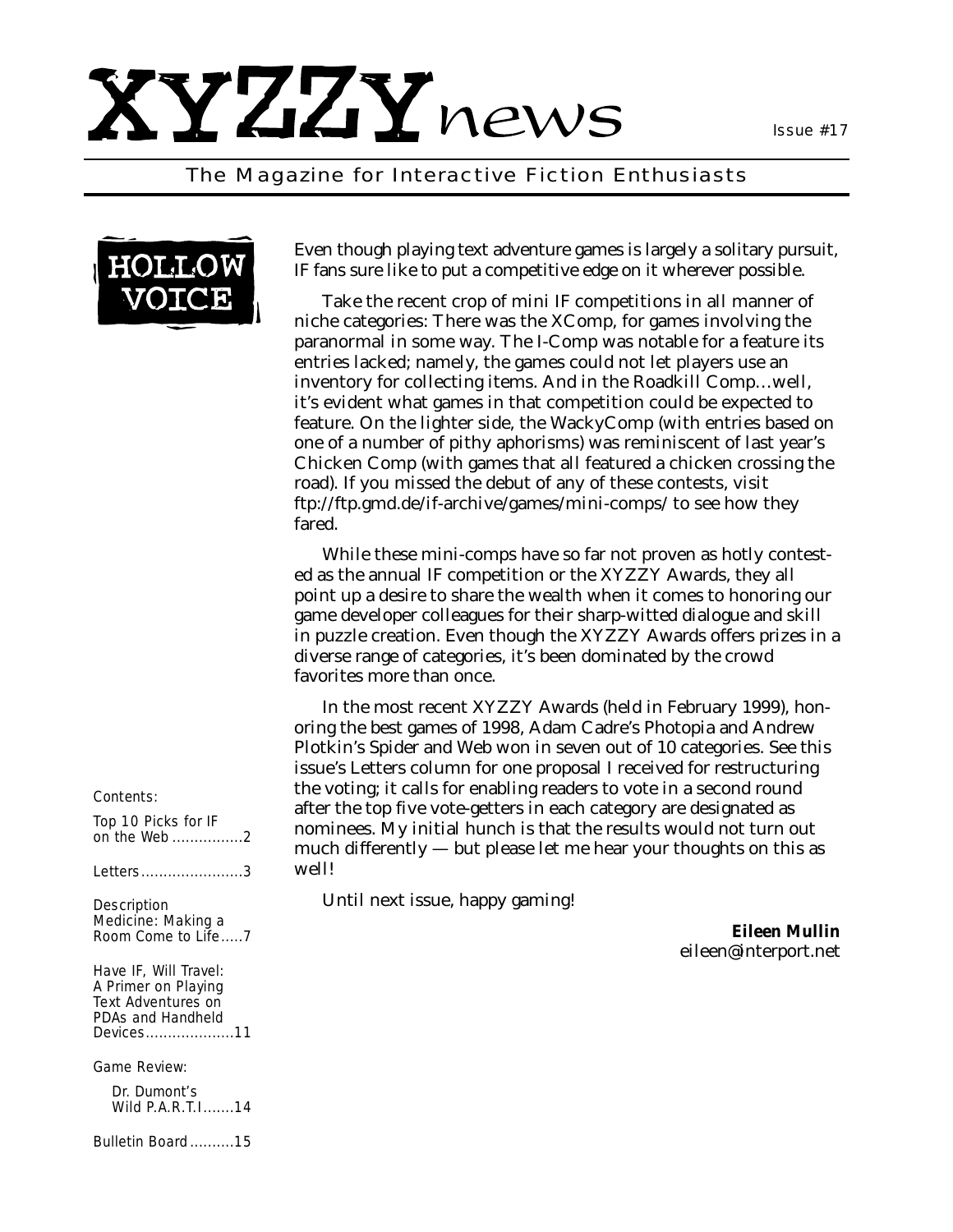# XYZZYnews

*XYZZYnews* is published by Eileen Mullin, 160 West 24th Street, # 7C, New York, NY 10011, USA. E-mail: eileen@interport.net. URL: [http://www.xyzzynews.com/.](http://www.xyzzynews.com/) Send all inquiries, letters, and submissions to any of the addresses above.

Contents © 1999 *XYZZYnews*. All rights reserved. Published in the United States of America.

Electronic versions: There are currently three versions of *XYZZYnews* made available online. One is in ASCII and can be viewed with any text reader. You can also download a .PDF file that mirrors the layout of the print version. Use the Adobe Acrobat Reader (available for Windows, Mac, DOS and Unix) to view the .PDF file; no special fonts or linked graphics are needed. You can obtain Acrobat Reader by following the links from [http://www.adobe.com/.](http://www.adobe.com/) Thirdly, you can also read this issue online at <http://www.xyzzynews.com/xyzzy.17.html>

Subscriptions: All electronic versions are available at no cost. You can obtain either the ASCII or PDF versions by FTPing to the ftp.gmd.de/if-archive/magazines/ XYZZYnews directory. To be added to the mailing list, please write to eileen@interport.net and specify text-only or .PDF version. The print version is \$15 (U.S.) for one year (6 issues) or \$2.50 for a sample issue. For print subscriptions outside the U.S. or Canada, please e-mail or write for rates.

All products, names, and services are trademarks or registered trademarks of their respective companies.

# Editor:

Eileen Mullin

Associate Editor: Neil deMause

Contributors to this issue: Michael Berlyn Joe Merical Ross Rubin

# NEWSBRIEFS…NEWSBRIEFS…NEWSBRIEFS…NEWSBRIEFS…

# Issue # 17 Top 10 Picks for Interactive Fiction on the Web

# **Adventure Review**

<http://www3.sympatico.ca/philip.jong/index.htm>

**Creating a text adventure game in Java** <http://www.davidreilly.com/jcb/text-adventure/index.html>

**Douglas Adams' Amazing HHG Text Game** [http://www.comicrelief.org.uk/frames/fun/hitch\\_hike/](http://www.comicrelief.org.uk/frames/fun/hitch_hike/) dont panic.htm

# **Fiction Interactive**

<http://home.earthlink.net/~phoebef/fictioninteractive/> fictioninteractive.html

**The Infocom Walkthrough Archives** <http://home.earthlink.net/~phantoman/infocom/>

**Interactive Fiction Playground** <http://www.tangrams.com/IF/>

**Intruder Online** <http://www.gay-point.de/intruder/>

**LSD Interactive Adventure Game** <http://www.aapi.co.uk/~oulik/lsd/>

**SLAG: A Z-Machine Hint System** <http://www.ecst.csuchico.edu/~beej/slag/>

# **The Unofficial Legend Text Adventure Page**

<http://www.waitingforgo.com/legend>

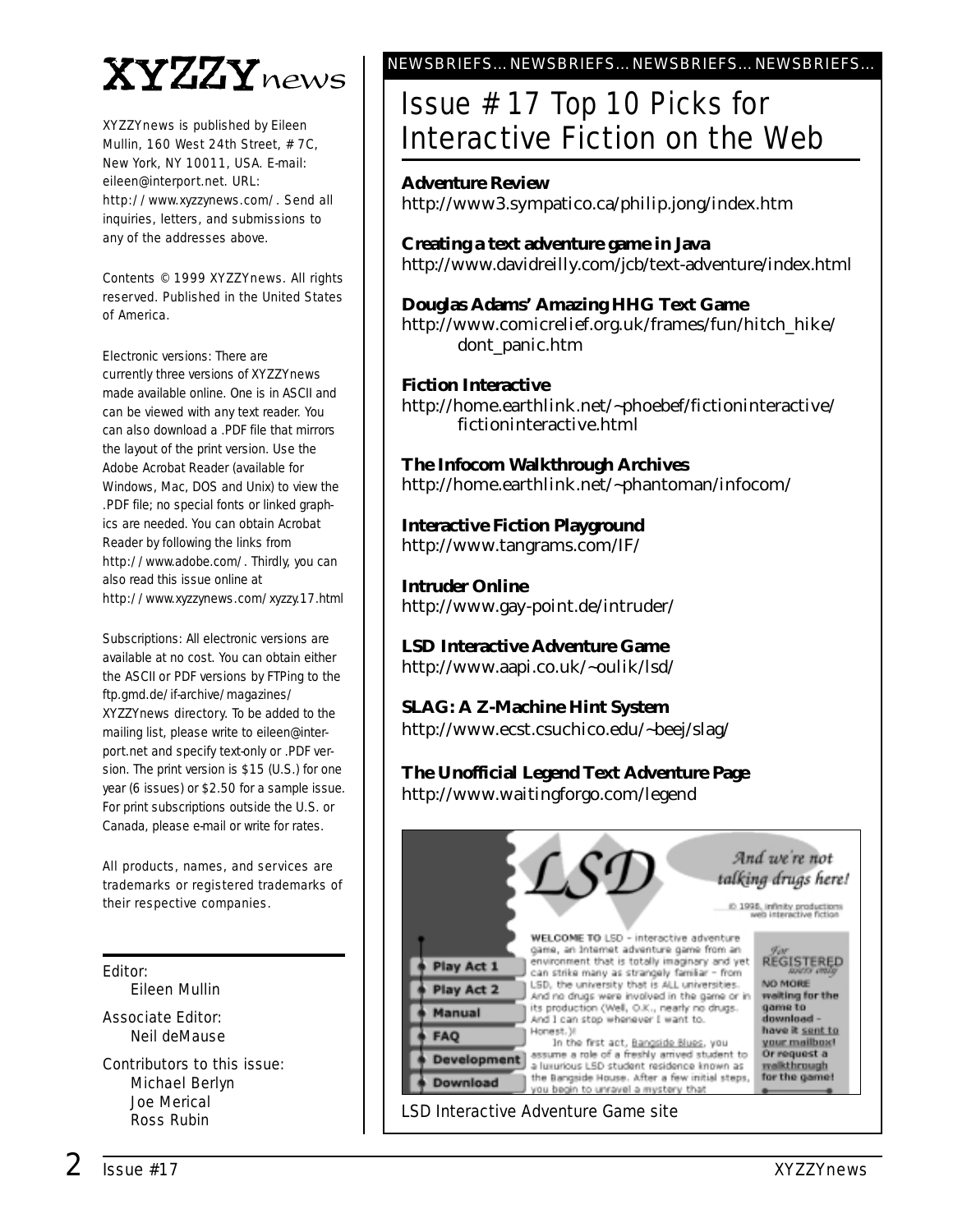### Hi there,

Thanks for running the XYZZY Awards again. In the aftermath of this year's ceremony, a bunch of us were kicking around some ideas. First off, most people seem to be in favor of breaking the voting up into a pair of two-week periods. The first would be for nominations, in which people could submit as many choices as they like for each category. Top five vote-getters in each category would be the nominees. Then there would be another two weeks in which people would vote. A lot of people said that it'd be much less daunting to select a favorite from a list of five than from a list of 120 games multiplied by all the puzzles and characters therein.

I personally would really like to see this second round done with Instant Runoff Voting, in which each voter would rank the choices from 1 to 5, with votes redistributed as candidates drop out. This would help prevent splits in the Individual categories — so if Dragon Town has a bunch of NPCs that people love, they won't end up splitting their votes and throwing the victory to the solitary NPC in Tornado Dogs or some such.

Finally (for now), David Dyte says that because of the medals, he'd like an absolute cap on ten awards per year. Nevertheless, IF changes over the years, and it might be nice if each year we could consider phasing out categories that come to seem marginal and phasing in ones that seem more relevant. (For instance, prior to 1997, a Best PC award probably wouldn't have occurred to many people — but now it seems quite essential.

Who knows what'll seem essential at this time next year?)

Anyway, just thought I'd pass these ideas along while they're still fresh. Thanks again.

> —Adam Cadre grignr@retina.net

### Dear XYZZYnews,

Thank you for maintaining such a wonderful site. For years I have played the Infocom text adventures found the LTOI volumes 1 and 2. Only recently have I started looking on the Internet for other resources. The most pleasing surprise for me was the discovery of other Z-machine interpreters for various operating systems. It was these interpreters that got me thinking the other day.

Has anyone used the Dragon Naturally Speaking (or other speech recognition) software with the Win '9x Z-machine interpreters?

If Activision would take the time and effort to bundle the Infocom games with a decent interface and speech recognition (and synthesis) software, these titles could remain viable for quite some time. Since I do not run Win '9x or have a machine at home capable of handling speech recognition, this question is moot for me at this point. However, if people do have success with speech recognition and the Z-machine interpreter, that would be enough right there for me to save a few pennies and invest in a more contemporary model.

On a more philosophical note though, how do you feel about the use of speech recognition and synthesis for text

adventures? Would this added capability detract from the spirit of the games? These games would not expand vocabulary nearly as much. But, we would get away from tedious typing. (Admit it, typing can be tedious at times.) I would like to see the option remain open though for typing or speech synthesis. I don't believe the Z-code would need to be changed. Merely altering the front end or the interface should be enough. I am not sure though how to handle games like Beyond Zork where there is an automapping feature (which I personally really liked).

Those are my thoughts for the day on text adventures and where they may go. For what it's worth, the biggest loss came when graphic adventures dropped their parsers. The games and the computers they were played on lost their personalities.

Sincerely,

—Bob Langer writerbob@aol.com

## Hello XYZZY!

Just a note on the convention article in issue #16. From what I've read of the Erasmatron so far (*XYZZYnews* #14), it seems an abysmal failure at any sort of "revolution." I also strongly agree with Lucian Smith that the idea of "simplifying" code so that "artists" are able to bring there ideas to life in software is somewhat misled. I am *both* a computer programmer (programming since the age of five — ah, the days of the TRS-80 Color Computer!) and an artist (professional actor, professional graphic designer, amateur writer and illustrator); any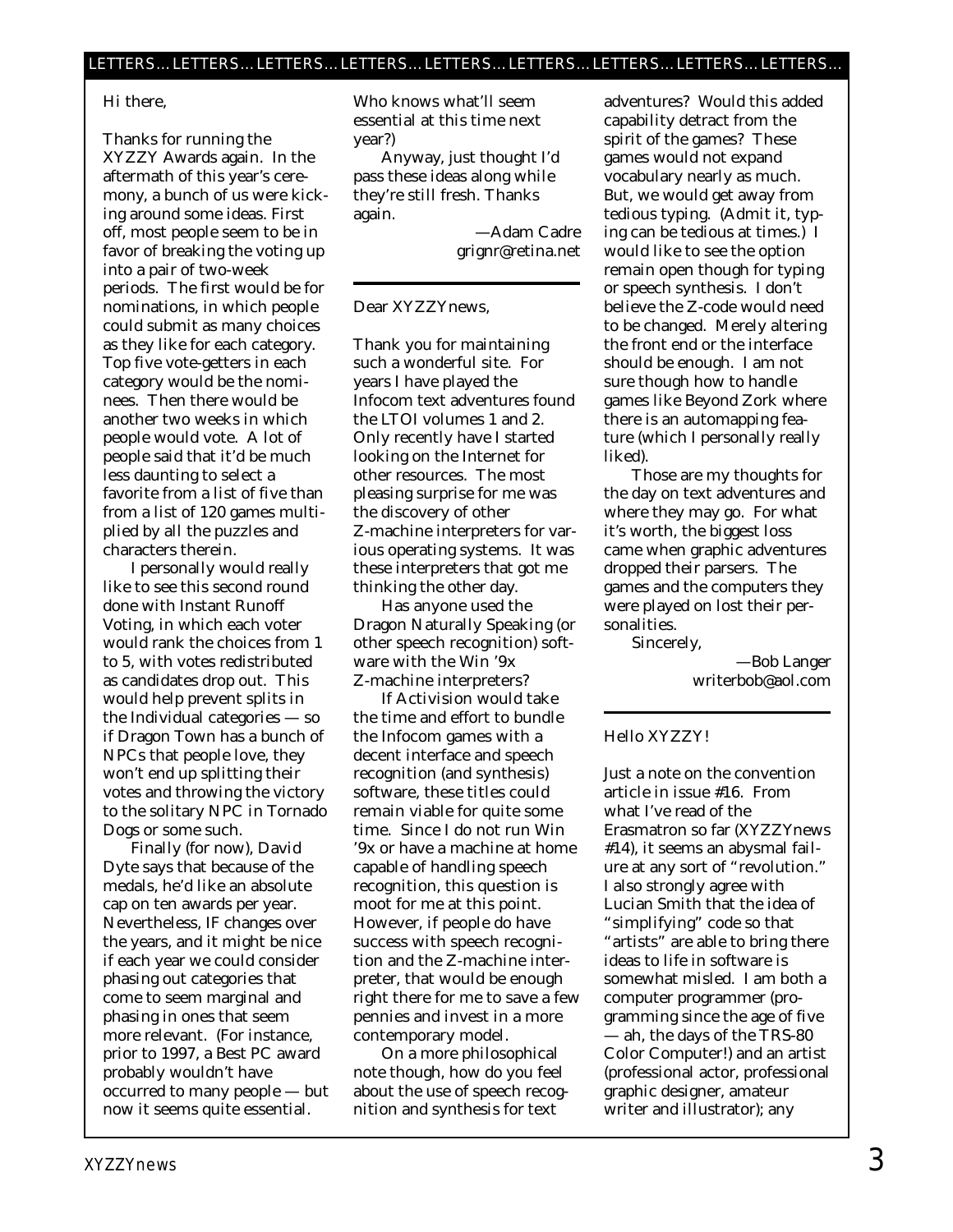"artist" who doesn't want to bother learning a new medium should not attempt to work within that medium — game design is simply another medium that an artist can choose to work in if so desired. I'm not sure whether Chris Crawford is belittling artists or pandering to them, but either way, I think his ideas are flawed. —Semper Bufo sbufo@earthlink.net

## Dear XYZZYnews,

One thing I've found is that there are an awful lot of people going on about the golden age of Infocom. I haven't yet heard mention in XYZZYnews about an Infocom/Mag Scrolls game before — so I'm mentioning it. Since I had a Spectrum, we got a vast range of games unique to our system, but very few ported from other systems — one or two Magnetic Scrolls ones, but that's about it.

So therefore, I'm (practically) new to all this stuff — I'm used to games where GET ALL is a luxury — heck, even some games where they don't allow GET, just TAKE… now that's going a long way back!

On the other hand, there were some classics there. I still laugh at the bizarre humor in Bugsy and Very Big Cave Adventure, and I still idolize the first text adventure I ever played properly — and the first I ever completed, the utterly wonderful Escape. A perfect beginners game, while a little too reliant on puns, it was a lot of fun, and got me bitten by the text adventure bug.

I think what I'm trying to say is that there is more than one way to get into text adventuring — you don't have to go via Infocom.

Anyway, congratulations on an excellent (and very flashy) magazine.

—Matt Matthew.Clemson@keble.ox.ac.uk

# Dear Eileen,

Hi! I am a computer programmer. Over the past 10 years I and my friends have built, played, and then filed away many text adventures that we got together and wrote. The adventures were admittedly simple and hand-developed (we had no idea that such systems like TADS existed!), but they worked and we enjoyed building them, even if we were the only people who ever saw them.

The reason that I'm writing is because I'm currently developing yet another text-adventure. When I planned it all out a few weeks ago I was just planning to build it and file it away like I have all of the others. After thinking it over, though, I thought that perhaps it was time that I started releasing our text-adventure games instead of just filing them away and forgetting about them.

Upon thinking the matter over, I wasn't sure what to do. I don't use any text adventure development system; I simply sit down and build my application from the ground up in Visual Basic. The text-parser I developed on my own, and it probably isn't as advanced as it should be. Moreover, the game I have in mind is rather large and complex; it's quite likely that I won't have the time to do it as thoroughly as I'd like to — and I don't want to turn out a low-quality product.

So I had an idea: what if I were to ask the fans of interactive fiction for help? If I were to do this on my own my game probably wouldn't be a quality production. However, if I could have some help (perhaps some advice, perhaps some programming help, perhaps a few design ideas, etc.) I think that I could turn out a good product.

So, then: if anybody would be interested in having a hand (however large or small) in developing what I'm currently calling "The Tomorrow Problem" (perhaps someone could think of a better name!), or if anyone would just like to know what's under development, let me know!

Sincerely,

—Jonathan K. Cooper ednacooper@compuserve.com

# Dear XYZZYnews,

In the "Reporter's Notebook, L.P. Smith incorrectly identifies "Rite of Spring" as Shostakovitch. It was, of course, Stravinsky who wrote "Le Sacre" (even though he denied it in later years ;-)).

—Blake BlakeWatson@compuserve.com

## Dear XYZZYnews,

I read the [letter] by Mrs. Mixon (*XYZZYnews* #15) about emotion being an important part of an interactive fiction, and have to agree with her. I haven't played the game mentioned, but at the whole, I think that both technical puzzles and character interaction/ emotions are important. There are some IF games with hardly any characters at all, and it's strange to explore a large map and never find someone to talk to.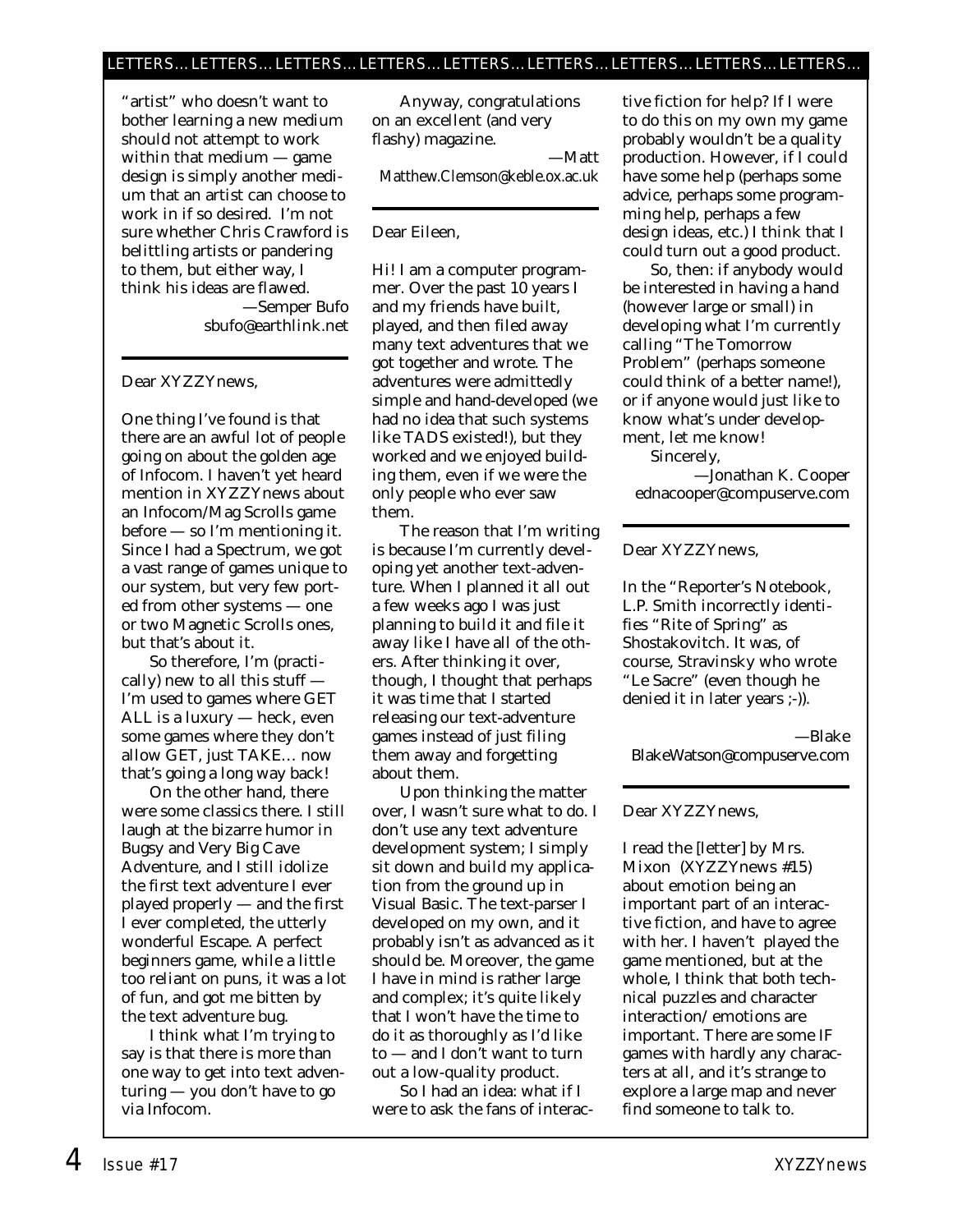This was one thing I liked in Curses, where you can often find some life, and may it just be the cat Austin. The people in the streets of the Unreal City are well done, too, even though they're just mentioned and cannot be referred to. Walking around a place alone can be irritating, especially when it is supposed to be a place where one should expect to find people.

Creating emotions is important, too. If something very important happens, why not making the messages a bit more exciting? Let's suppose you are an orphan, and find your father during the course of the game; why not creating a message like "With great excitement, you walk towards your father, trembling with…" and such, instead of just "You see your father here."

Some IF players I know think there should always be neutral messages in a game, blank spaces where the player can insert his own emotions. And the player's character should never actually speak, for this might ruin the illusion (never ask me what illusion they mean). This is true, to some extent. But I still think even though the main part of imagination should be done by the player, the game is allowed to manipulate feelings in some cases.

> —Bjoern Ludwig ramghost@hotmail.com

Dear Eileen,

I've loved interactive fiction ever since I played Wumpus Hunter back in 1990. (If that counts as IF, hmmm)

You wanna know how much I love IF? Well, see, back in 1996 my dad found an old

book and bought it at a library sale. He gave it to me and it said "How to make adventure games in Basic", so I thought "Hey, this is great, I used to make Basic programs with my old TRS-80" So I found something called QBasic, and it took me about 12 to 15 hours to type in the whole adventure game from the book.

That was so horrible, afterwards my eyes were bloodshot and I was in a daze but sooo happy because I had finished the game. So I try to run it. It didn't work!

I found out later that QB doesn't work with old Basic! So, I found out that my school had some old computers in the old computer room. I snuck in, early in the morning, with my 5.25 disk and copied the old GW-Basic on it and then snuck back out, I was so happy to be able to play the game I had typed I almost skipped school! But I got through school, ran to my computer, put it in, and it worked! Now, do you see to what lengths I went to to get my interactive fiction! It makes me laugh to think back on it now, I must have been nuts to work all that time on that blasted game!

—Frogman302@aol.com

Dear Eileen,

This letter is open to any developer(s) who wish to reply. Currently I am working on developing a text editor which among other things is able to pick AGT commands and change their color real time (while you type).

My next step is to make a proper development environment that will create and AGT Script file output. Maybe a com-

piler with it or even a run engine for 32bit environment (W95)… All that will be free of charge.

If anyone out there is interested or willing to help designing and implementing such a project is more than welcome to contact (please be informal, its for pure fun!)

If anyone responsible for AGT sees this please contact me. We can talk!

Eileen, my congrats on your Web site. It's definitely top of my list.

Cheers!

—Leon

lvenediktou@csc.ragroup.co.uk

## Infocom bugs, continued

Plundered Hearts: In the cargo hold with the burning fuse, if you throw your hand through the gap, you lose your hand.

Second, in the gallery, if you type BURN ROPE, it tells you:

**You have no source of fire. The rope is consumed instantly in flames.**

The version I found those bugs in is: Release 26, serial number 870730.

# Mike

m\_cuffa@alcor.concordia.ca

I may have a new bug for your Zork bug list. I call it The Boat Of Holding Bug.

I have recently started replaying Zork I (last time was ages ago, and I forgot almost everything since then). I therefore cannot be sure if this is a bug or a feature, but it has the earmarks of a bug. The bug is a artifact of there being two distinct objects for the boat: one inflated, one deflated.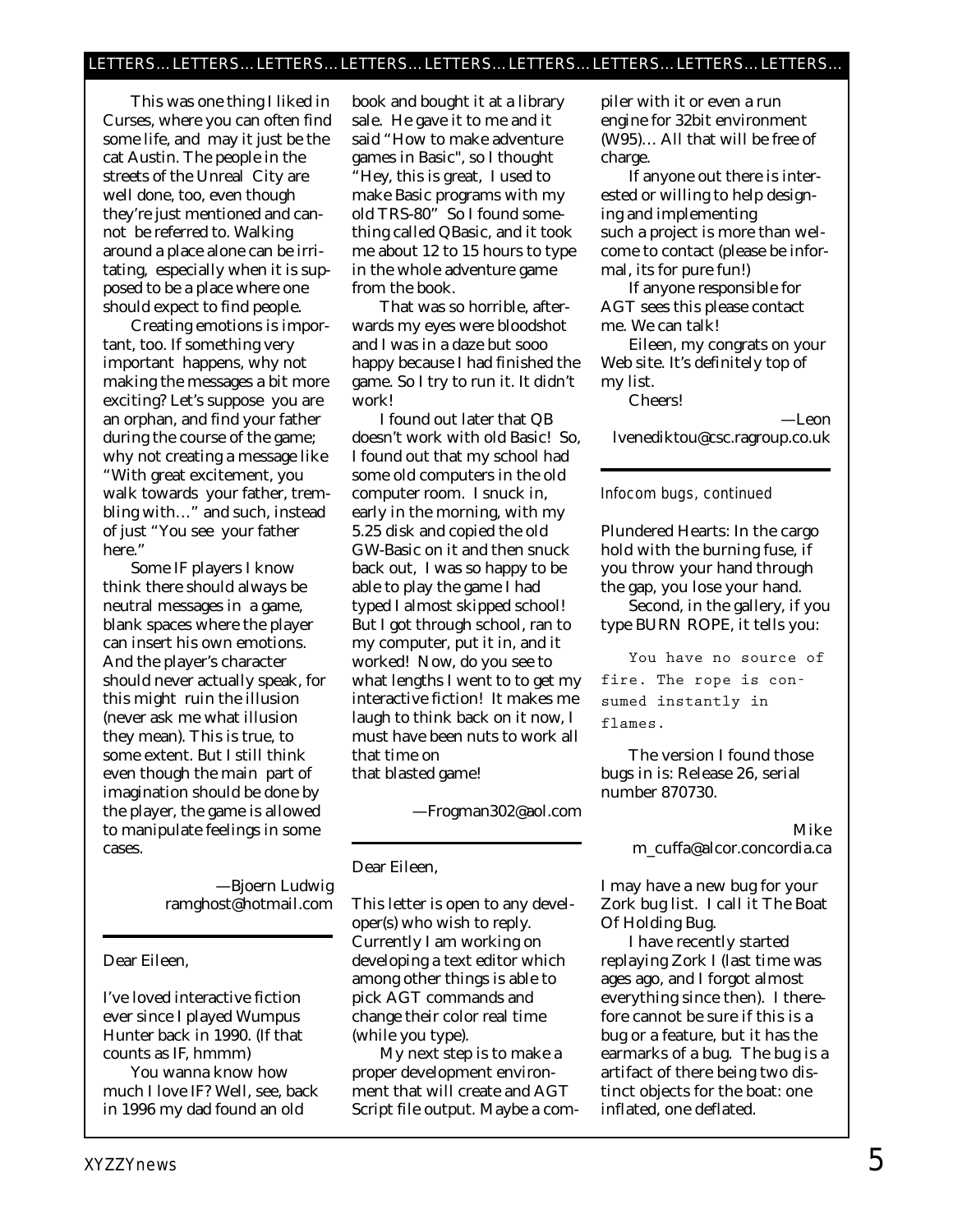# LETTERS…LETTERS…LETTERS…LETTERS…LETTERS…LETTERS…LETTERS…LETTERS…LETTERS…

It is possible to inflate the boat, take everything that is not sharp, pile it in the boat, and deflate the boat. You may now pick the boat up and carry it around (along with the pump and whatever sharp objects you want to carry). This was discovered in Zork I 88/840726.

On a different note, I noticed on your bug list, you mention:

When you get to the Dungeon area, try this (in any version):

**>DUNGEON MASTER, KILL ME WITH THE STAFF "If you wish," he replies. If you insist... Poof, you're dead! \*\*\*\* The dungeon master has died \*\*\*\* The dungeon master follows you.**

**Your sword has begun to glow very brightly.**

### Or this:

**>DUNGEON MASTER, KILL DUNGEON MASTER WITH STAFF "If you wish," he replies. "If you wish," he replies. You aren't even holding the staff!**

The last message appears even though you are holding the staff! Very surreal. I'm still scratching my head over these.

It would appear to me that these messages are caused by the engine performing output while interpreting the orders with the dungeon master as the subject. Put differently, some of the messages are the game talking to the Dungeon Master.

For instance, in the last case:

**YOU> DUNGEON MASTER, KILL DUNGEON MASTER WITH STAFF**

### invokes

**DM> KILL DUNGEON MAS-TER WITH STAFF**

### Parser interprets:

**Subject: DM Verb: KILL DO: DM IO: Staff**

Game engine checks for staff in inventory of DM (since he is the subject). Not there. Engine dumps out with error:

**You aren't even holding the staff!**

which is displayed.

From the point of view of a Lisp hacker, this is a fairly straightforward bug. However, the dungeon master dying but not dying in the first message is what twigs me. Perhaps I will know more when I experiment with that bit of the game.

One final item. In Zork I, if you type DIVE while at Aragain Falls, you plummet to your death. This is accompanied by a couple of messages, such as:

**Aragain Falls >DIVE This was not a very safe place to try jumping. In the movies, your life would be passing before your eyes.**

**\*\*\*\* You have died \*\*\*\***

(You are then resurrected in whatever manner is appropriate for your situation.) The second line varies, although I have not yet figured out what it is based on. At one point, I elicited garbage. I will have to get back to you to tell you just how to do this. This is also in Zork I 88/840726.

> —Piquan joelh@gnu.org

I have an addition to your complete Infocom Bug list:

In Suspended (early versions, anyway; I never tried it on LTOI), you could type HUMANS, KILL SELF, and the humans would obey the order and kill themselves.

Although this kept the humans from turning you (the player) off, it had the side effect of making the game unsolvable, since the humans wouldn't be alive to perform their necessary plot functions. I don't think the humans obeyed any other orders.

> —Monty monty@blarg.net

I found some bugs in Planetfall, but most of them are a matter of opinion:

**>look at benches I see nothing special about the benche.**

### I can scrub the scrub brush!

**>kick me Kicking the you is as worthwhile as cleaning a Grotch cage.**

**>push/kick/turn/get on me pushing the you...** —Chad Schultz chadschultz@yahoo.com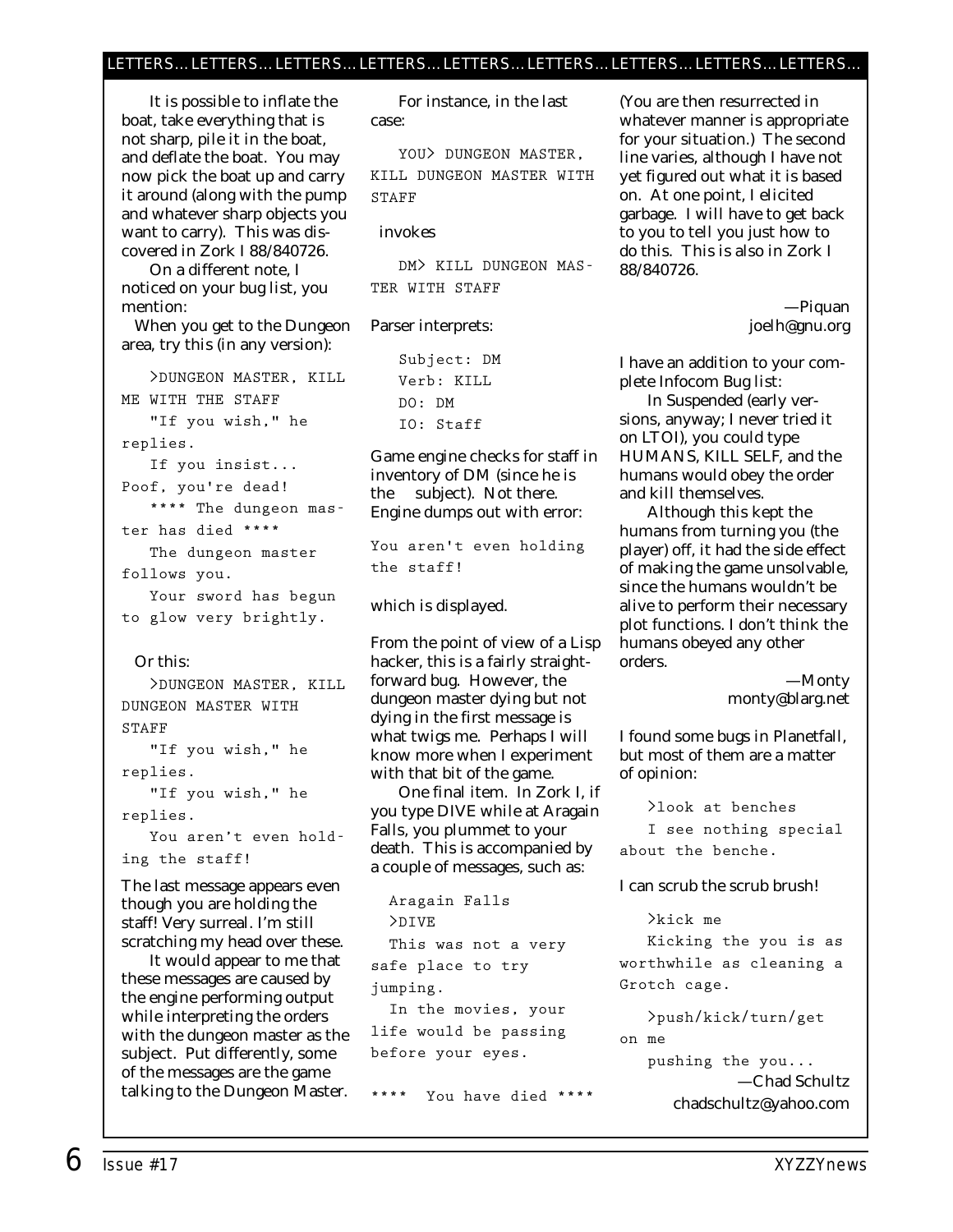# Description Medicine

# *Learn how your words can make a room come to life*

*by Michael Berlyn (mberlyn@cascadepublishing.com)* 

So, you've got the puzzles and the plot worked out, and you've even got your<br>beta testers lined up. You're eager to release your latest masterpiece, something over which you've devoted most of your free time for the past f beta testers lined up. You're eager to release your latest masterpiece, some-I thing over which you've devoted most of your free time for the past few months. Or years. You play the game through one last time, just to make sure everything works. On completing the game with a perfect score, you figure it's ready for outside eyes. But you're probably wrong.

It takes only a few hours for you to hear back from one of your testers that holding the yellow polka-dot grunkle (a small domestic pet found on Altair 4) up to the squinza's handle (a feeding mechanism for the grunkle) while standing on your tiptoes seems a bit… obscure. He suggests an alternate solution which you think about for a minute or so before deciding to do as he says. You fervently code the new solution. Anything to make the testers happy. You send it out again, and this time hear nothing negative about the puzzle.

This process goes on until the beta testers bless the product or just plain give up. Oddly, you hear nothing about what a great game it is, or how enthralled they were while testing it. "Oh well, it's probably not a beta tester's role to tell me how good the story is. They're just there to find bugs," you think.

You announce the release of your product and wait a few days for the flood of e-mails to fill your in-box. But few messages appear.

So, what went wrong? Why weren't you nominated for the Implementor's Hall of Fame? Why aren't people singing your praises and calling you for phone interviews? Why aren't you dating Uma Thurman?

Well, maybe  $-$  just maybe  $-$  it was your writing.

# The Room Description

Room descriptions are the anchor on which your game rests. It is the primary method you have at your disposal for creating a reality for the player, for creating mood and tension.

I like to think of my job as a writer as "re-creating reality in the readers' minds." This re-creating reality is really a subset of communication. What I want to do is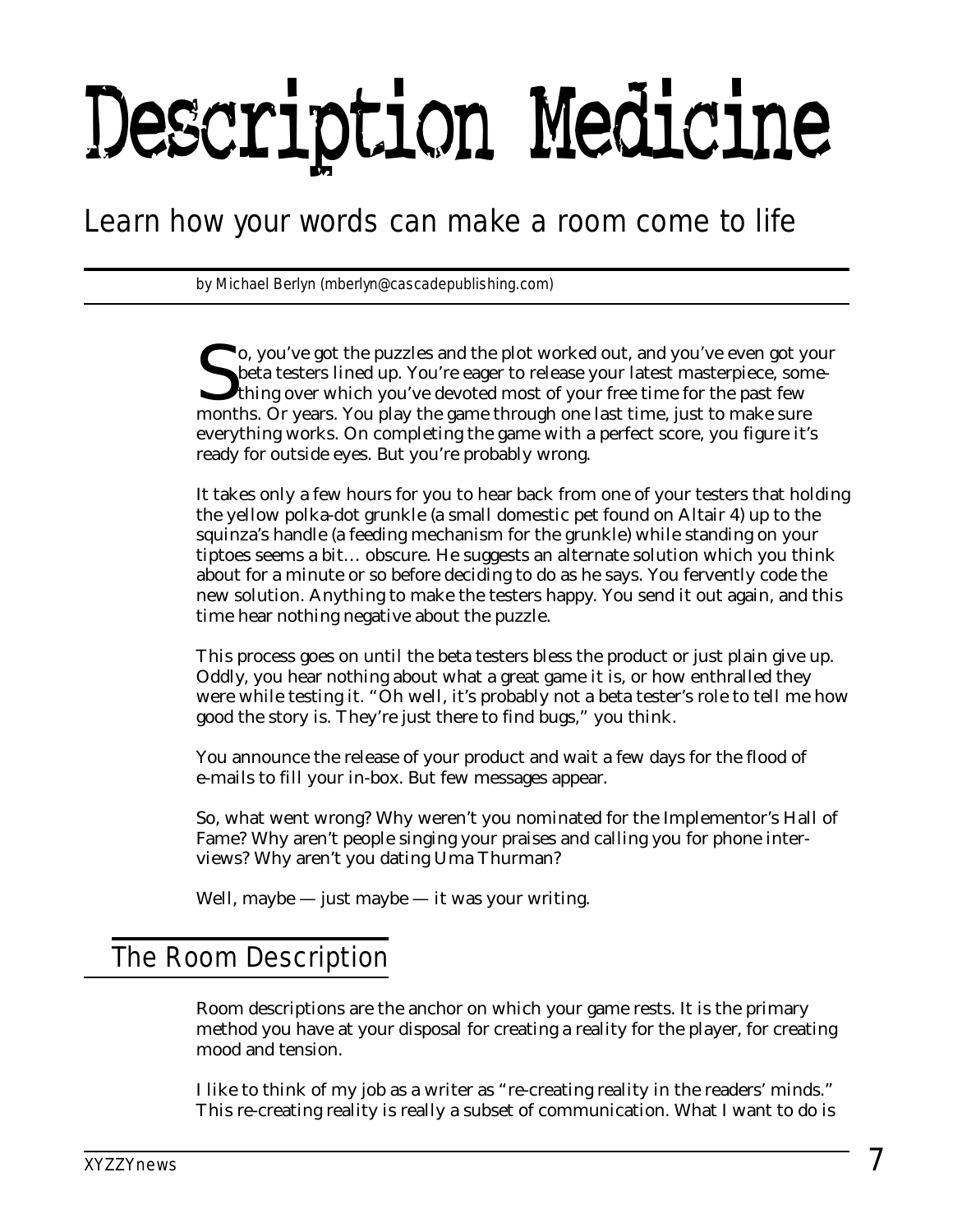trigger an experience in the reader by layering detail and by reminding them of their own experiences. By having a series of details about the environment, I can put the reader there.

Here's how it works:

Let's make up a simple example. I'll start with a central room and put a room off in all four major compass points. Here's what a skeletal description of the room would look like:

```
You're in a room. There are exits off to the north, 
south, east and west.
```
Thrilling, isn't it? While it does the job of providing the player with information, providing information just isn't enough. We're writing interactive fiction, and part of what makes it fiction is that the reader experiences what we all write.

Let's start with the room itself. Is it big? Small? Long and narrow? High ceilings? Does it matter? Simply put, yes. In writing a game, it matters a lot.

**You're in a large room. A hallway starts up to the north, fading into the darkness. You can see doorways heading off to the east and west. A swinging door leads off to the south.**

So, I've started to layer in a few more descriptive phrases. Instead of being in a room, we're in a large room. This is better, but not good enough. I also did a little work on the exits, trying to say something interesting about a few of them, enticing the player to pursue some exits. For example, to say "a swinging door leads off to the south" may elicit a curiosity about what's behind the door. In the same way, a hallway which is "fading into the darkness" is a little ominous, telling the player to use some caution.

But what about the room?

**You're in a large, central room. The carpeting feels soft beneath your feet. The walls are adorned with portraits of the Ushers, from greatgreat grandfather through baby Usher, grotesque in his own right. Torches flicker on the walls, making the portraits seem to move on their own. A hallway starts up to the north, fading into the darkness. You can see doorways heading off to the east and west. A swinging door leads off to the south.**

See how much difference some description makes?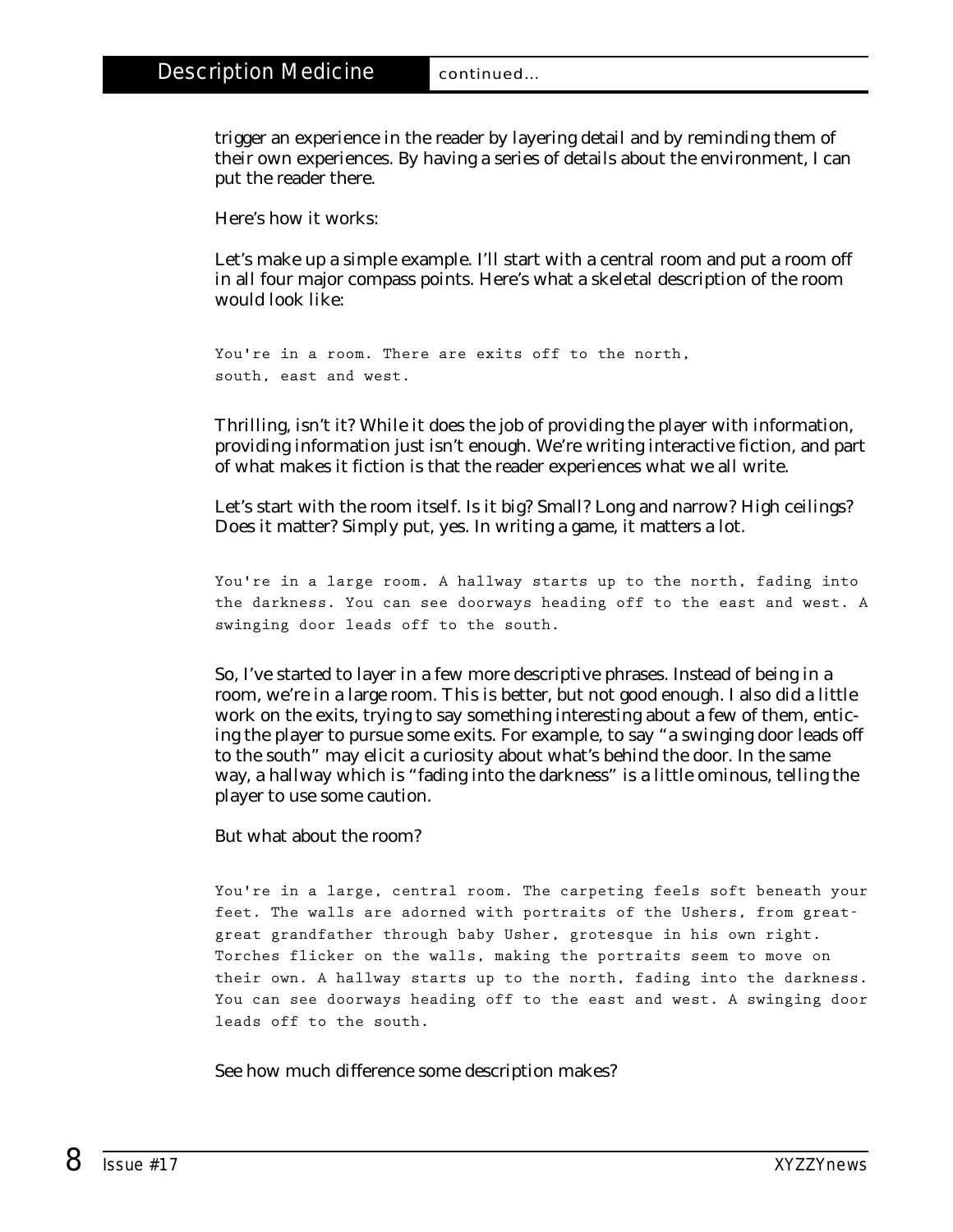# The Room Checklist

Here's an approach — more of a recipe, actually — to help you get started writing those great room descriptions. Answer each of these questions about each of the rooms you create and you'll be well on your way to writing better.

# Size/Scope

How big is the room? In Zork: The Undiscovered Underground, I thought it would be amusing to have a broom closet which was huge enough to support weather patterns. So, think about the size of the room. To say it's a living room isn't enough. Is it small? Cramped and tiny, just big enough for the furniture? Or is it immense, the size of a small football field?

# **Ceilings**

Is there a high ceiling? Is it vaulted? Or low enough to make the room feel cramped? Are there skylights? Can you see the cobwebs in the corners? Are there footprints up there? What color are the walls?

# Floors/Ground

Is the flooring marble, wood, carpeted? Can you hear your footsteps echo? Squish? Is the floor tiled — and if so, is the tile a black-and-white checkerboard pattern or terra cotta? Is the ground a dirt path? If so, are there plants along the side of the path? Does the path go straight or does it meander? If you're on a lawn, is it neatly mowed or wild? Are there flowers or bushes?

# Walls

Are the walls wallpapered? Painted? Natural stone? Do they emit light? Reflect light? What's on the walls — paintings? A mural? Windows?

# Lighting

Is it dark and gloomy or bright and sunny? Are there shadows in the corner? Is the place lit by natural lighting? Does the sun stream through the windows? If so, can you see dust particles dancing in the rays? Or is the sun glinting off the glass coffee table?

# Mood

Well, what's the room's atmosphere like? Gloomy? Somber? Happy? Whoever lives or lived here would likely have the room reflect their general mood. A depressed person is not likely to have yellow-and-red throw pillows.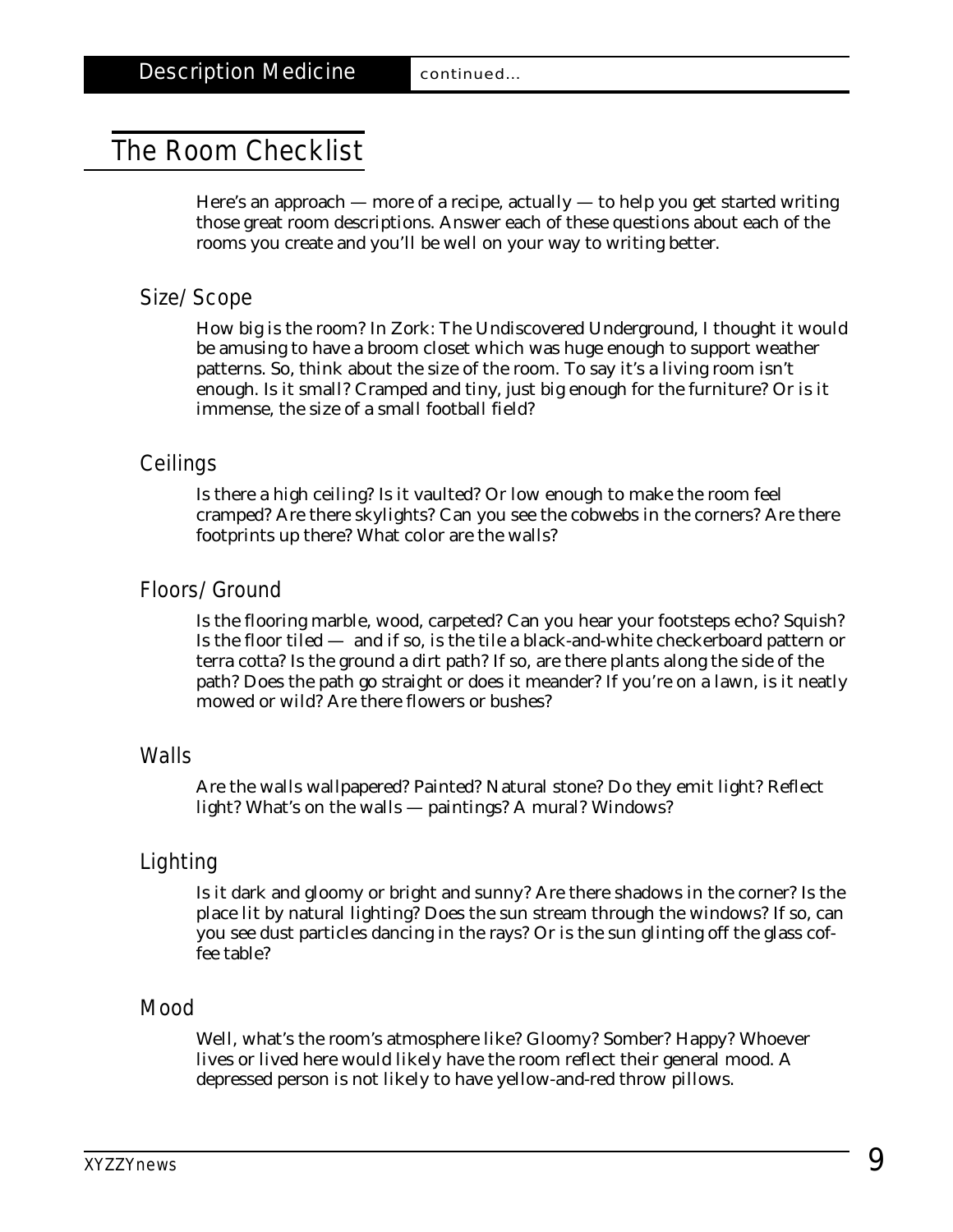# Senses

It's always a good idea to work as many of the senses into the room description as is reasonable. For example, what does the room smell like? Musty? Sweet from incense? Can you smell stale cigarette smoke? What can you hear? The dripping of a faucet? The rippling of water that flows by?

# **Practice**

The easiest way to approach all of this is to take a pen or pencil in hand, grab a notebook, and walk around the place where you live, describing everything you see. You don't have to write a lot of detail, but some detail does help make the scene pop for readers.

If you live in a one-room efficiency, you're kind of stuck — so take your notebook and pen with you when you leave and describe every room you enter. It makes a difference if the windows reach nearly the floor and stop a few feet from the ceiling. It makes a difference if the carpet is deep pile or indoor-outdoor Astroturf.

I'd like to share with you a room description from a work-in-progress, Chameleon. Here's a living room description from an apartment in the opening of the game:

**South half of Living Room**

**This part of the living room has a bay window with a southern exposure. There are no window shades or curtains, so the direct sunlight is devastating to the untended plants he had placed here. Remmy's dead potted plants line the seat beneath the window. The tendrils and baby shoots of a spider plant are not quite dead, and sway slightly over the heating vent. To the right of the window is an old, beat up, rectangular dining table Remmy has shoved against the wall to use as a writing desk. It is strewn with papers. A metal folding chair sits at the desk. The rest of the living room consists of a remnant piece of carpet used as an area rug and small and large throw pillows for sitting. A small couch sits beneath the bay window beside an old, overstuffed easy chair.**

There are things that *you* notice when you enter a room, whether you note them consciously or not. If it's a mess, you'll think differently about the person who lives there than if it's neat.

Rooms make a statement. Have yours make one, too.  $\bullet$ 

*Michael Berlyn has been in the computer industry since the square wheel was in common use. Known as "dino" to his aged friends and "Foobler" on the ifMud, he is hard at work on a new piece of puzzleless IF called "Chameleon." He hopes to be finished with it some time this century, but makes no promises. His publishing company, Cascade Mountain Publishing [\(http://www.cascadepublishing.com\),](http://www.cascadepublishing.com) publishes and sells books, eBooks and interactive fiction.*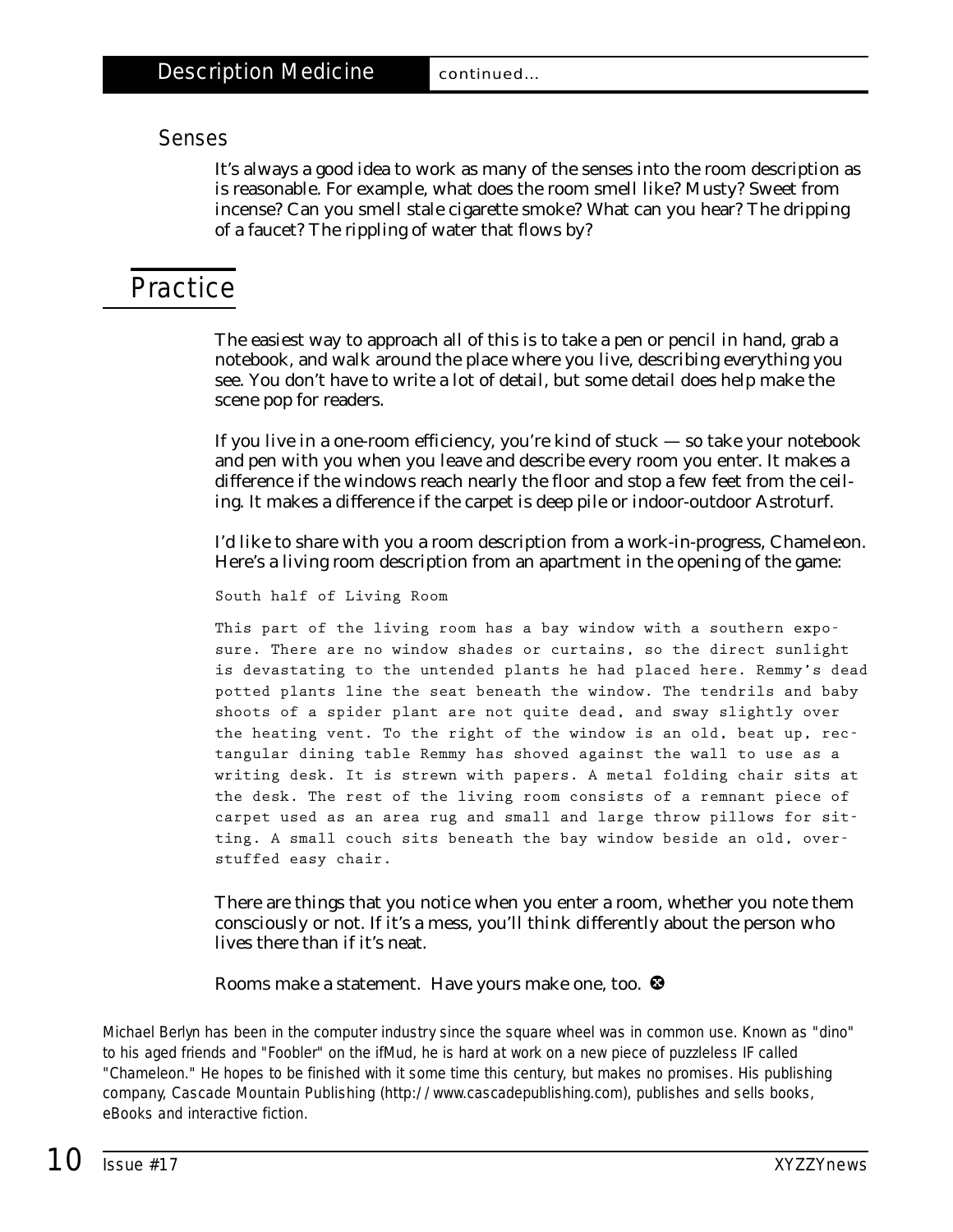# Have IF, Will Travel

*A primer on playing text adventures on PDAs and handheld devices*

*by Eileen Mullin (eileen@interport.net)*

Whether you flash a Philips Velo or hang on to an HP 200LX when you're<br>on the go, you're toting far more portable potential than your fellow<br>fun? If you currently use your personal digital assistant (PDA) primarily for kee on the go, you're toting far more portable potential than your fellow commuters armed with Game Boys. So why not have at least as much fun? If you currently use your personal digital assistant (PDA) primarily for keeping your calendar or electronic note-taking, here's your chance to find out how you can add text-based gaming to your handheld's repertoire.

This article discusses two of the more popular modern handheld designs, those running Palm OS and Windows CE for Handheld PC devices. We'll look at how to find and download game files that you can run on your mobile device, as well as tips for optimizing performance and your playing experience.

The game files you'll be able to play will depend on which game interpreters are available for your handheld's operating system. Currently, for example, you can run Inform games using Window CE for handheld PCs, but there is no Z-machine interpreter available under Windows CE for palm-sized devices. While it should be technically possible to create a Z-machine interpreter for palm-sized PCs based on Windows CE — such as the Philips Nino, Casio E-10 and E-100 and Compaq Aero — no one has done so yet. If you're wondering whether there's a Z-machine interpreter available for another particular platform, you can check the **IF FAQ on interpreters** at<http://www.cs.uu.nl/wais/html/na-dir/games/interactive-fiction/> part2.html. You may be happily surprised to discover that yes, you can run text adventures on everything from an Apple Newton to a Psion 3c.

# Get connected

Before you can stroke, pen or key in your palm-sized pursuits, you'll need to get the game files onto your portable device. To do so, you'd typically either connect your handheld device to your PC or directly to the Internet in order to download game files. If you're used to synchronizing or copying over files between your PC and your handheld device, you're all set to move on to the next step. However, this may be a new experience for you if you've just recently acquired your PDA or if you conduct your handheld computing in an entirely separate way from what you do on your PC.

Most PDAs use a serial connection and many, like the Palm devices, use a cradle. For Palm Pilots, and the Palm III, V, and VII, install the Palm Desktop software that comes with the PDA; you can also obtain the latest upgrades from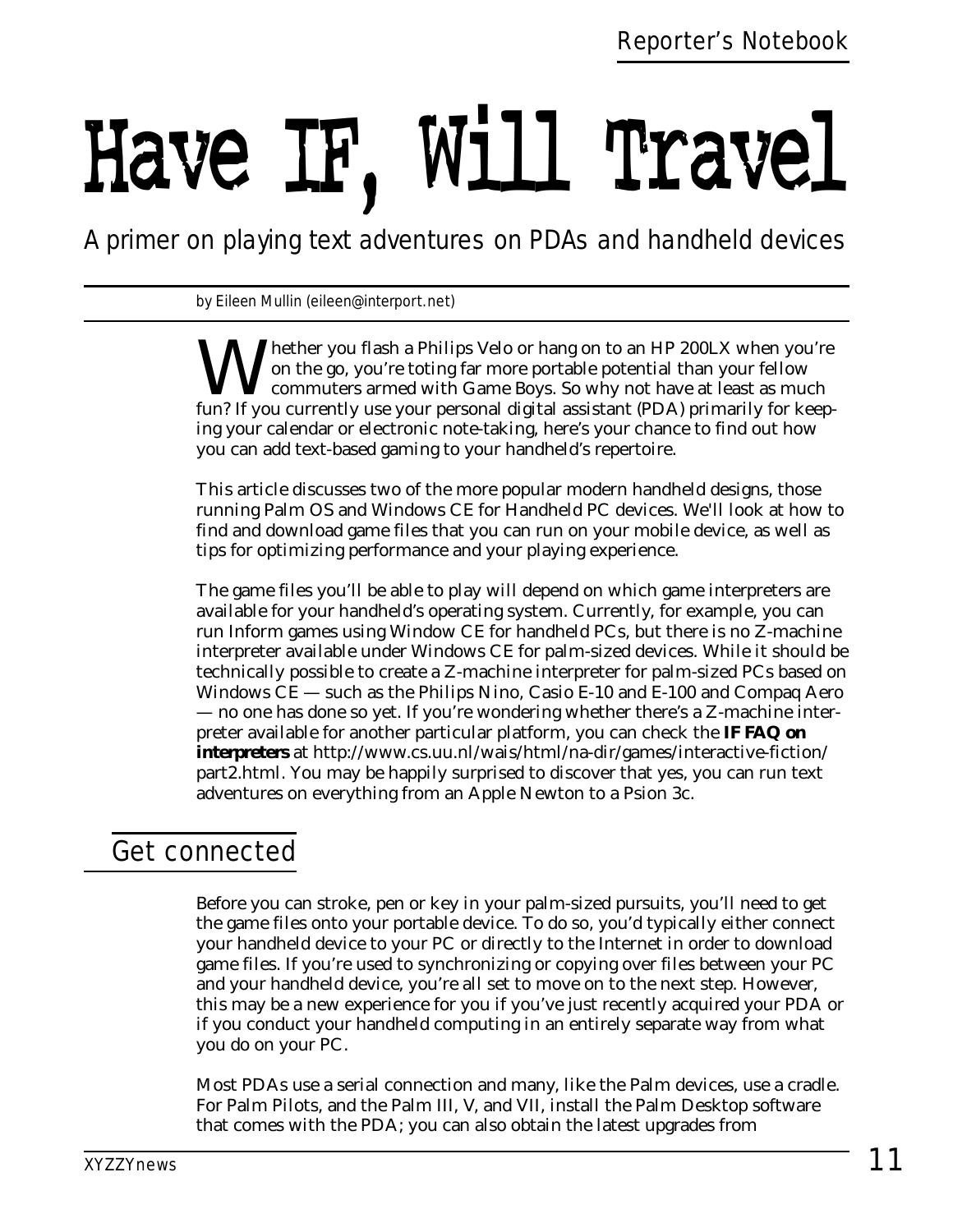[http://palm.3com.com/custsupp/downloads/.](http://palm.3com.com/custsupp/downloads/) Once the Palm Desktop software is installed on your PC, you must install an interpreter and convert and install game files as explained in the next section.

For Windows CE devices that are primarily keyboard-based — such as the HP 320LX, LG Phenom Express, Vadem Clio, or Sharp Mobilon — you can use Windows CE ActiveSync to connect your handheld device to your PC. Simply drag the files you want to install into the synchronized folder; there's no need to go through the installation wizard. The files will transfer at the next sync or immediately depending on your preferences.

Check out the support or downloads section of the handheld manufacturer's Web site first to see there are any additional files you'll need to help you sync up with your PC or connect directly to the Web.

# Run, games, run!

For the purposes of this article I looked exclusively at playing games that could be run with a Z-machine interpreter — namely, any of the Inform or Infocom games. Several Z-machine interpreters are available for Palm OS-based devices and Windows CE Handheld PCs. I've included below some of the useful links I've found to Web sites that house these interpreters and discuss playing games on handheld devices. You can also find these Z-machine interpreters at the IF archive at GMD by drilling through the <http://ftp.gmd.de/if-archive/infocom/> interpreters/ directory.

| Frotz                               | File size         | Scooter (on the pitot's couch)        |     |
|-------------------------------------|-------------------|---------------------------------------|-----|
| Windhall Cronicles                  | 316Kb             | <b>Scooter</b> (on the pilot's couch) |     |
| Za Zork 1                           | 92Kb              | You are in the cramped one-man        |     |
| <b>Za</b> Tokyo                     | 80Kb              | space scooter. The cor Open           |     |
| Space Station                       | 72Kb              | consist of a solitary gr Close        |     |
| <b>23</b> Research                  | 68Kb              | Throp and alwport Push                |     |
| <b>B</b> Return to Karn             | 164Kb             | hing SilPull<br>rapidl                | The |
| <b>BG</b> Hitchikers Guide To The G | 180 <sub>kb</sub> | Switch on                             |     |
| <b>ZE Evil!</b>                     | 128Kb             | olbox Switch off<br>You d             | ed) |
| <b>Za</b> City                      | 88Kb              | SW <sub>O</sub> SE<br>Insert<br>here. |     |
|                                     |                   | Remove                                |     |
| Delete<br>Play                      |                   | ×.<br>Wear                            |     |

Paul Hargrave's PilotFrotz features word lists, automatic carriage returns, and a compass rose.

Paul Hargrave's **PilotFrotz** is a robust Palm OS-based interpreter for Z-machine games. It's a port of the Frotz interpreter by Stefan Jokisch, and downloadable from [http://www.geocities.com/SiliconValley/Way/2367/.](http://www.geocities.com/SiliconValley/Way/2367/)

To transfer files such as the PilotFrotz program from your PC to the Palm Computing device, drag them to the installation program(instapp.exe on the PC). The next time you HotSync, the files will be transferred to the handheld.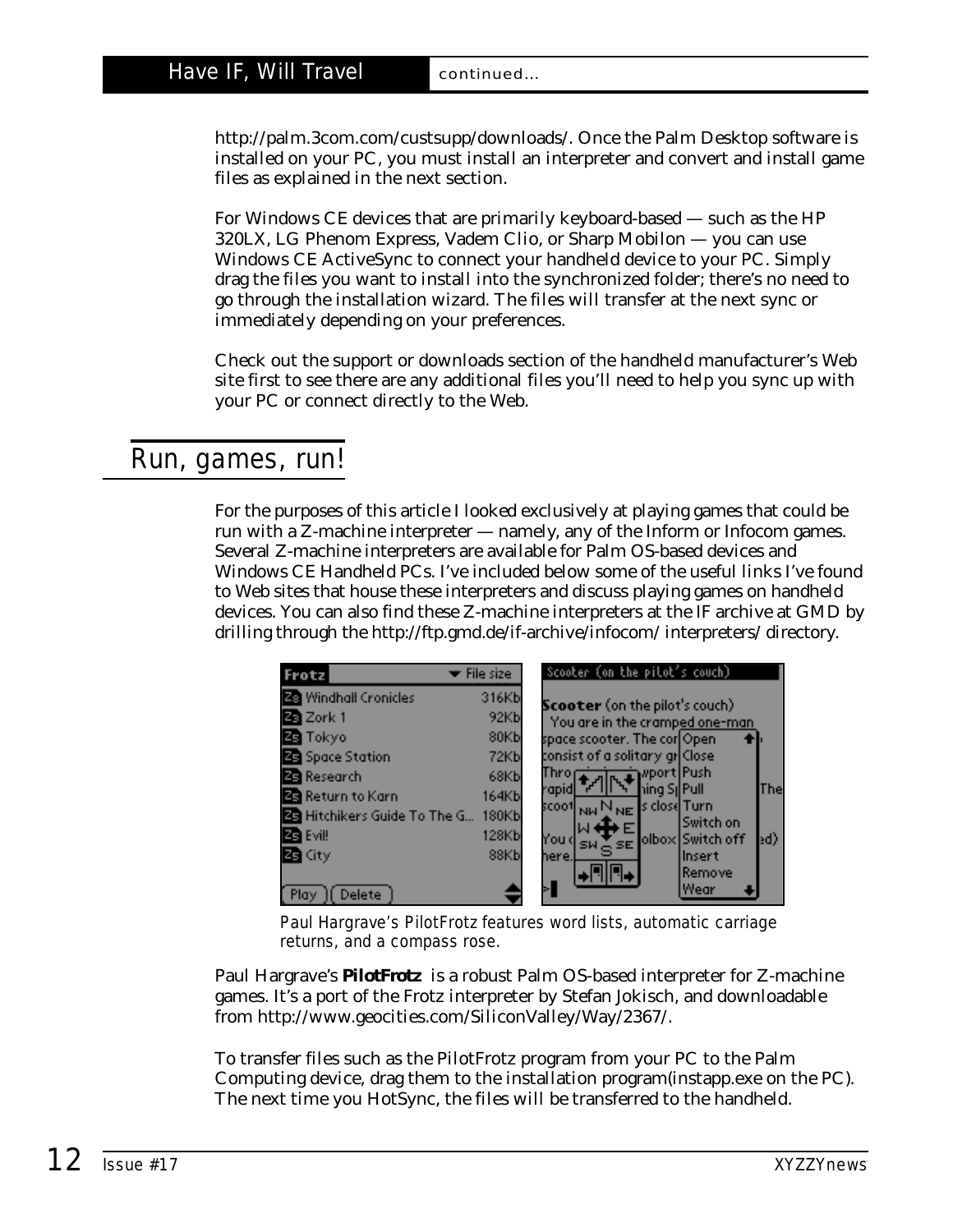Once you're set up with PilotFrotz, you'll need to convert your Infocom or Inform text adventures (files with a .z3 or .z5 extension, for example) to .PDB files, a format for files to be used on a Palm OSbased device. There is a file converter included with PilotFrotz; and you can readily download Inform games from GMD at <ftp://ftp.gmd.de/if-archive/> games/inform/.



FrotzCE running Zork I. Use your device's pen to tap the icons in the navigation bar to issue common commands; use the keyboard to type in more complex sentences.

You can save yourself some work

on this front by availing yourself of the game files available for download on **Leisa ReFalo's interactive fiction page** (http://www.geocities.com/Heartland/9590/inter[active.htm\). She has converted a number of Inform games for use with Palm OS](http://www.geocities.com/Heartland/9590/inter-active.htm)based devices to .PDB files. This page unfortunately has not been updated in some time, but you'll find many favorite Inform classics and the IF '97 Competition game files available here. Once your .z\* files are converted, they are installed via the same program you used to install the interpreter.

If you use a Windows CE handheld PC, you can pick up Ian Dean's **FrotzCE** interpreter at [http://www.pyram-id.demon.co.uk/FrotzCE.html.](http://www.pyram-id.demon.co.uk/FrotzCE.html) Best of all, you don't need to re-package or convert the standard Inform game files at all before playing them — you can just download them from GMD and go.

# Experience points

So, how can you judge whether you'd enjoy playing text adventures well enough the justify the time and effort it would take to get set up  $-$  or to justify the cost, if you're still debating buying one in the first place? Here are some factors to consider:

- **Writing preferences**  Playing text adventures can be a typing-intensive activity. Is your mobile device's keyboard so small that typing at length becomes a hindrance? Determine how comfortable you are typing at a stretch — if you're forced to hunt and peck because the keys are too small for anything remotely resembling touch-typing, you'll find it hard to focus on your game at hand.
- **Ease of connecting** If it's a drag to hook up your PDA to your PC for file transfers, you're unlikely to add new games to your repertoire. You want to make sure you're comfortable with synching with your PC, especially if you're playing a game at home so compelling you want to take it with you when you go out.
- **Speed**  Does your handheld respond as soon as you press the carriage return, or do you spend spine-tingling seconds in limbo waiting for a response? Check your device's memory capacity, and experiment with other Z-machine interpreters, if more than one if available for your device's platform.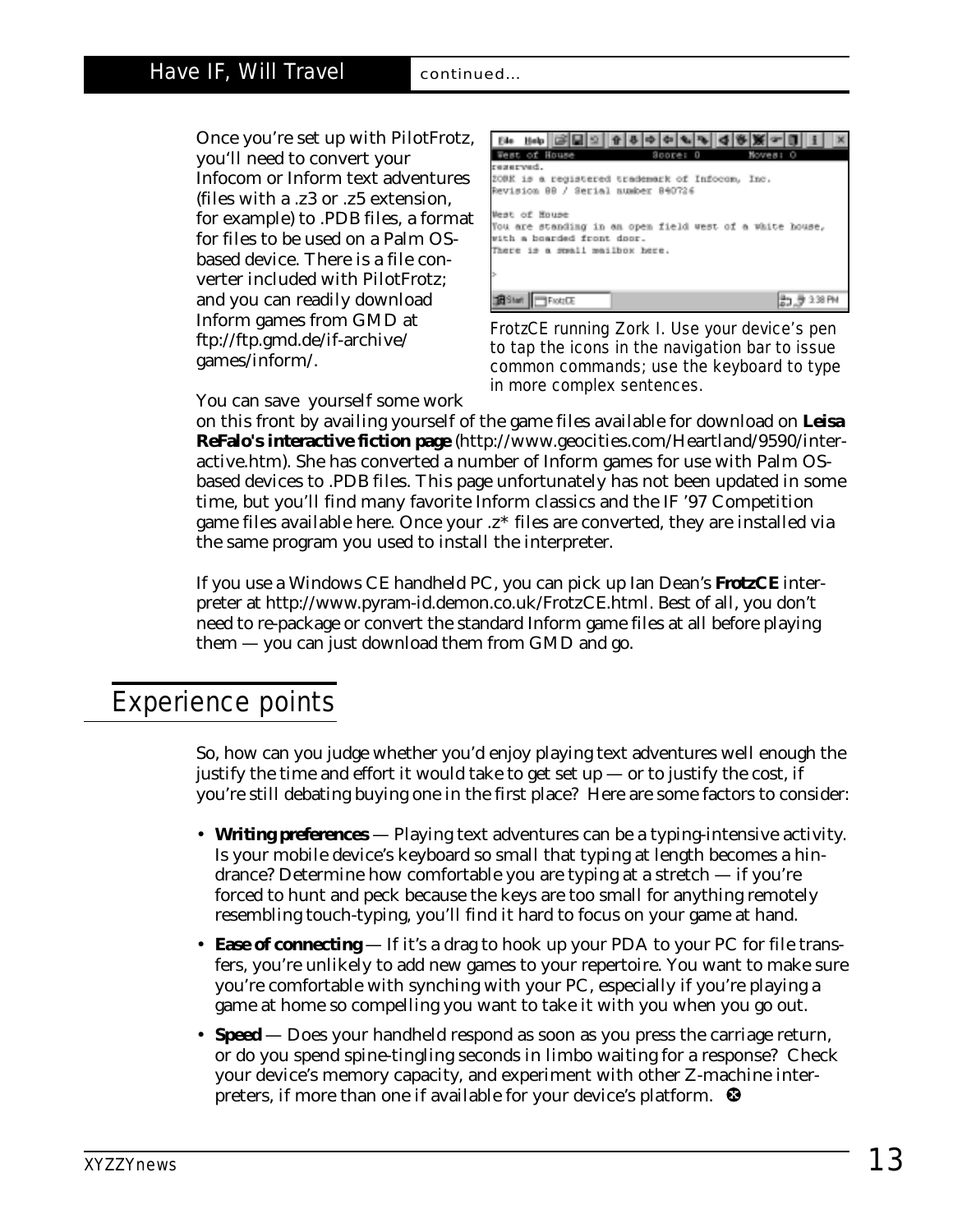# Dr. Dumont's Wild P.A.R.T.I

Parser: Inform Author: Muffy and Michael Berlyn URL: <http://www.cascadepublishing.com/> product.asp?sku=14 Cost: US\$24

Ever wondered what would happen if you got stuck in a particle accelerator that allowed you to see the subatomic world in a series of mental metaphors? Oh, you haven't? Well, Dr. Dumont's Wild P.A.R.T.I. will fill you in on what you've been missing.

The game's basic premise concerns a machine called the Particle Accelerator and Reality Translation Integrator, the P.A.R.T.I. of the title. The machine puts you into a subatomic world. But instead of seeing protons and quarks, P.A.R.T.I. creates mental metaphors. Dr. Dumont shows you this machine secretly in hopes of taking your body specifications in order to run the machine. He wants to find the mysterious "Particle X" which has eluded scientists for years. As you step into the machine, you get worried and try to escape, but by doing this, you accidentally send yourself to this subatomic world.

You find yourself in a bedroom with nothing but a dirty pair of jeans. From there, you must find a way out of the machine without killing yourself. There are five elements you need to

shut down P.A.R.T.I. and return to the real world. In order to get these elements, you need to go through the UnFairgrounds, a Diploma of Thought, some ducks, a large cat, a floating professor, a kite race, and other abnormalities. The scoring system in "Dr. Dumont" has been replaced by just an indicator of how many elements you have.

This game's atmosphere is reminiscent of Infocom's "Nord and Bert". There are different "worlds" inside P.A.R.T.I. that all offer there own set of puzzles and comic relief. Unlike "Nord and Bert", you can don't "win" worlds; you can return to each world even after you have solved all the puzzles contained within. The comedy in the game is also kept under control so not to create completely farce situations (although, "Dr. Dumont's Wild P.A.R.T.I." itself is farce).

"Dr. Dumont" has all the aspects of a professionally-written game. It has obviously gone under weeks or even months of beta-testing to make sure everything was right. It also includes virtual "feelies," the various items that came with many Infocom games that will help you along your way.

Highs: Good plot, great use of comedy, relevant puzzles that don't require countless saves, and "feelies".

Lows: The \$24 price tag

Overall: This is a great game that is professionally done. If you have \$24 burning a hole in your pocket, and you want to play some great IF, this is the game for you.  $\bullet$ 

—Joe Merical

# Spot the IF reference...



# PhotoLink

<http://www.netins.net/showcase/fotolink/>

This is one of those Web-based adventure games, and what's really cool is that it's also an online exhibit for the works of several photographers! Very clever (Warning: nudity! But not smut — artistic stuff] and while surfing through I found a reference on this page which made me smile knowingly:

<http://www.photolink.com/qcjcdc/maze1.html>

—Brian O'Neill Raleigh, NC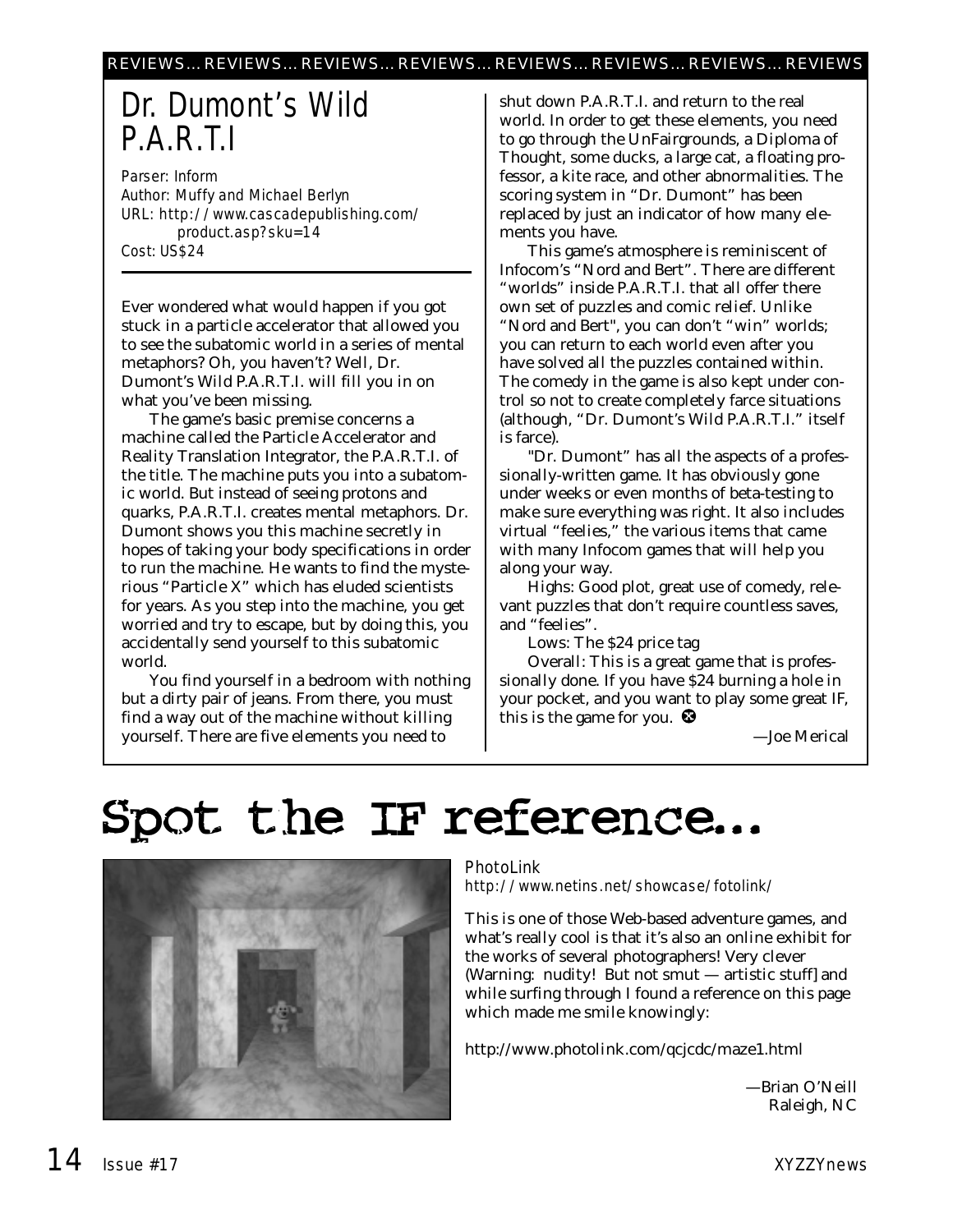## BULLETIN BOARD…BULLETIN BOARD…BULLETIN BOARD…BULLETIN BOARD…BULLETIN BOARD…

*Below are some new queries I've received recently from readers looking for hard-to-find games, or who are in need of specific help. If you can help answer any of these requests, please don't be shy about chiming in with an answer! —EM*

In your "Adventure Game Interfaces" [*XYZZYnews #7*], you made mention of ICOM, creators of the classic blackand-white Mac game, Deja Vu. Do you have any idea if it is available anywhere, for any amount of money? I have about eight old black-and-white Macs that I lend out to people and use myself — I'm trying to track down as much of the truly wonderful software as I can remember from that era (my first computer was an original 128K)…

Hope you can help me in my (oddball) quest,

> —David Reynolds dreynolds@extensis.com

I've been desperately trying to find a copy of an old game called Hacker. The game starts with just the word "LOGON:" and you have to work your way from there. Or so I hear. Anyway, if anybody could find me a copy/download of the game for any system at all, I would be eternally grateful. —Andrew Dudzik adudzik@geocities.com

When I was a young man around the early '80s, I had a BBC micro and played a text adventure called Castle of Riddles by Acornsoft. Now I'm a bit older, I thought I'd see if it's still available in PC format on the Internet. That's how I discovered this incredible following for text adventures. I

also discovered *XYZZYnews,* which is great.

Through your pages I am hoping to find either a PC version of Castle of Riddles or a walkthrough.

After much research and work, I managed to obtain a BBC micro emulator for the PC, as well as a disk image of Castle of Riddles, so I can now play it as it was originally intended — complete with slow response times!

If anyone knows of hints or a walkthrough I would be grateful — and has anyone converted this game to Inform or other PC-playable version? It had some interesting room-types and puzzles which may be quite tricky to implement in Inform so it might be a challenge for someone!

—Andy Corbett Andy.Corbett@postoffice.co.uk

I have been playing through Zork I. Many times in the game there are references to the manual. I downloaded the game off the Infocom Web page and don't have the manual. Is there anywhere to get it? Thanks.

> —David Vecchio vecchio@pineknot.com

### Adventure Maze Maps

I was browsing through a back issue, and saw your request for Maze Maps for Adventure. You've probably been deluged with them by now, but just in case you haven't, here are two that I made several years ago.

You'll need to view them in a [monospace] font like Courier, in Windows Notepad for them to look right. *[see column at right]*

—Graeme Cree GraemeCree@aol.com

|                | MAZE           | 1              | (All alike)    |                |     |                         |                |                |                |                |  |  |
|----------------|----------------|----------------|----------------|----------------|-----|-------------------------|----------------|----------------|----------------|----------------|--|--|
| Loc.           | N              | S              | E              | W              |     | NW NE                   | SW             |                | SE U–          | D-             |  |  |
| 1              | 1              | $\overline{2}$ | 3              | 18             | - - | ٠.                      | - -            | .,             | ļ              | ٠.             |  |  |
| $\overline{2}$ | 3              | 15             | 17             | 1              |     |                         |                | - -            | 16             | 16             |  |  |
| 3              | .,             | 4              | $\overline{2}$ | 1              | ٠.  |                         |                |                | . .            | - -            |  |  |
| 4              | 5              | 6              | 3              |                |     |                         |                |                | ٠.             | 20             |  |  |
| $5*$           |                | 4              | - -            | . .            |     |                         |                |                | . .            |                |  |  |
| 6              | ٠.             | 7              | 4              | 21             | ٠.  |                         |                |                | ٠.             | 22             |  |  |
| 7              | 8              | 7              | 22             | 6              | ٠.  | . .                     | $\overline{a}$ | - -            | 23             | 25             |  |  |
| 8              | 8              | $\overline{a}$ | 9              | 7              | ٠.  |                         | ٠.             | ٠.             | . .            | 26             |  |  |
| 9              | 10             | 14             | 11             | 8              | - - | . .                     |                | - -            | ٠.             | #              |  |  |
| 10             | - -            | 9              | 11             | 13             | ٠.  |                         |                |                | ٠.             | ц,             |  |  |
| 11             | 9              | - -            | . .            | 10             | 12  |                         |                |                |                |                |  |  |
| 12*@           | - -            |                | - -            | . .            | . . |                         | - -            | 11             |                |                |  |  |
| $13*$          |                |                | 10             | - -            |     |                         |                | - -            |                |                |  |  |
| $14*$          | - -            | - -            | 9              | ٠.             | - - | . .                     | - -            | - -            | . .            | . .            |  |  |
| $15*$          | - -            | - -            | $\overline{2}$ | - -            | . . |                         |                | - -            | ÷,             | - -            |  |  |
| 16             | ٠.             | - -            | . .            | - -            | ٠.  | . .                     | - -            | - -            | $\overline{c}$ | $\overline{2}$ |  |  |
| $17*$          | - -            | - -            | - -            | $\overline{2}$ | ٠.  | ٠.                      | ٠.             | - -            | - -            |                |  |  |
| 18             | 1              | 18             | 19             | 18             |     |                         |                |                |                |                |  |  |
| $19*$          | ۵.             | - -            | - -            | 18             |     |                         |                |                |                |                |  |  |
| $20*$          | ٠.             |                | ٠.             | Ц,             |     |                         |                |                |                | 4              |  |  |
| 21             | ٠.             | - -            | 6              | 22             | - - |                         |                | . .            | - -            |                |  |  |
| 22             | - -            | 23             | 7              | 21             |     |                         |                |                | 6              |                |  |  |
| 23             | $\overline{7}$ | 24             | - -            | 22             | ٠.  | ٠.                      | - -            | - -            | - -            | - -            |  |  |
| $24*$          | - -            | - -            | - -            | 23             | ٠.  |                         | $\overline{a}$ | ٠.             | ٠.             | ٠.             |  |  |
| $25*$          | ٠.             | ٠.             |                | - -            |     |                         | $\overline{a}$ | $\overline{a}$ | 7              | ٠.             |  |  |
| $26*$          |                |                |                |                | . . |                         |                |                | 8              |                |  |  |
|                |                | $!=$ Hall      |                |                |     | of Mists, West          |                |                |                |                |  |  |
|                | ∦=Bird<br>Room |                |                |                |     |                         |                |                |                |                |  |  |
|                |                |                | *=Dead End     |                |     |                         |                |                |                |                |  |  |
|                |                |                |                |                |     | @=Pirates Chest is here |                |                |                |                |  |  |
|                |                |                |                |                |     |                         |                |                |                |                |  |  |

**MAZE 2 (All Different)**

> **\*=Dead End \$=Vending Machine %=Long Hall, West M=Maze L=Little T=Twisty t=Twisting**